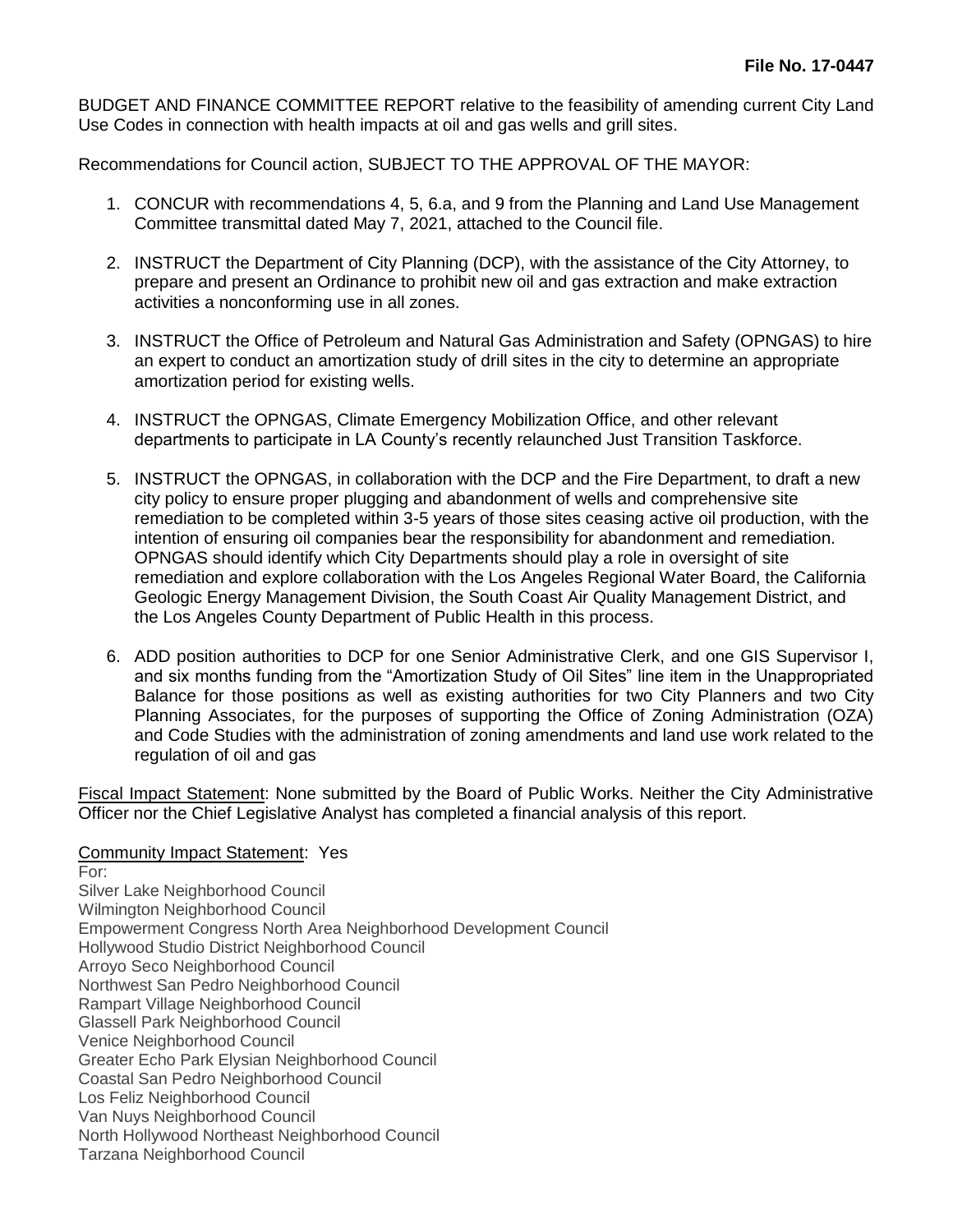Park Mesa Heights Neighborhood Council Eagle Rock Neighborhood Council Community and Neighborhoods for Ninth District Unity Neighborhood Council Atwater Village Neighborhood Council Bel Air-Beverly Crest Neighborhood Council Lake Balboa Neighborhood Council Zapata-King Neighborhood Council Northridge South Neighborhood Council Encino Neighborhood Council Boyle Heights Neighborhood Council Palms Neighborhood Council Hollywood United Neighborhood Council Downtown Los Angeles Neighborhood Council Central Hollywood Neighborhood Council Westwood Neighborhood Council West Adams Neighborhood Council Mid-City West Neighborhood Council Westside Neighborhood Council Harbor Gateway North Neighborhood Council Sunland-Tujunga Neighborhood Council Sherman Oaks Neighborhood Council South Robertson Neighborhood Council Central San Pedro Neighborhood Council

For, if Amended: Greater Valley Glen Neighborhood Council Northridge East Neighborhood Council Del Rey Neighborhood Council

Against, unless Amended: Historic Highland Park Neighborhood Council

## SUMMARY

At the meeting held on November 22, 2021, the Budget and Finance Committee considered a Joint Report from the Department of City Planning and the Board of Public Works (BPW), dated September 23, 2021, and BPW report, dated July 29, 2019, recommendations approved by the Energy, Climate Change, and Environmental Justice Committee on December 1, 2020, and recommendations approved by the Planning and Land Use Management (PLUM) Committee on April 20, 2021, all reports and transmittals attached to the Council file, relative to the feasibility of amending current City Land Use Codes in connection with health impacts at oil and gas wells and drill sites.

Representatives from the each department provided an overview and answered the questions of the Committee members. After an opportunity for public comment was held, the Committee moved to concur with the April 20, 2021 PLUM Committee recommendations as amended, as stated above. This matter is now forwarded to the Council for its consideration.

Respectfully Submitted,

BUDGET AND FINANCE COMMITTEE

MEMBER VOTE KREKORIAN BLUMENFIELD YES DE LEON YES<br>RODRIGUEZ ABSENT RODRIGUEZ ABSI<br>PRICE YES PRICE